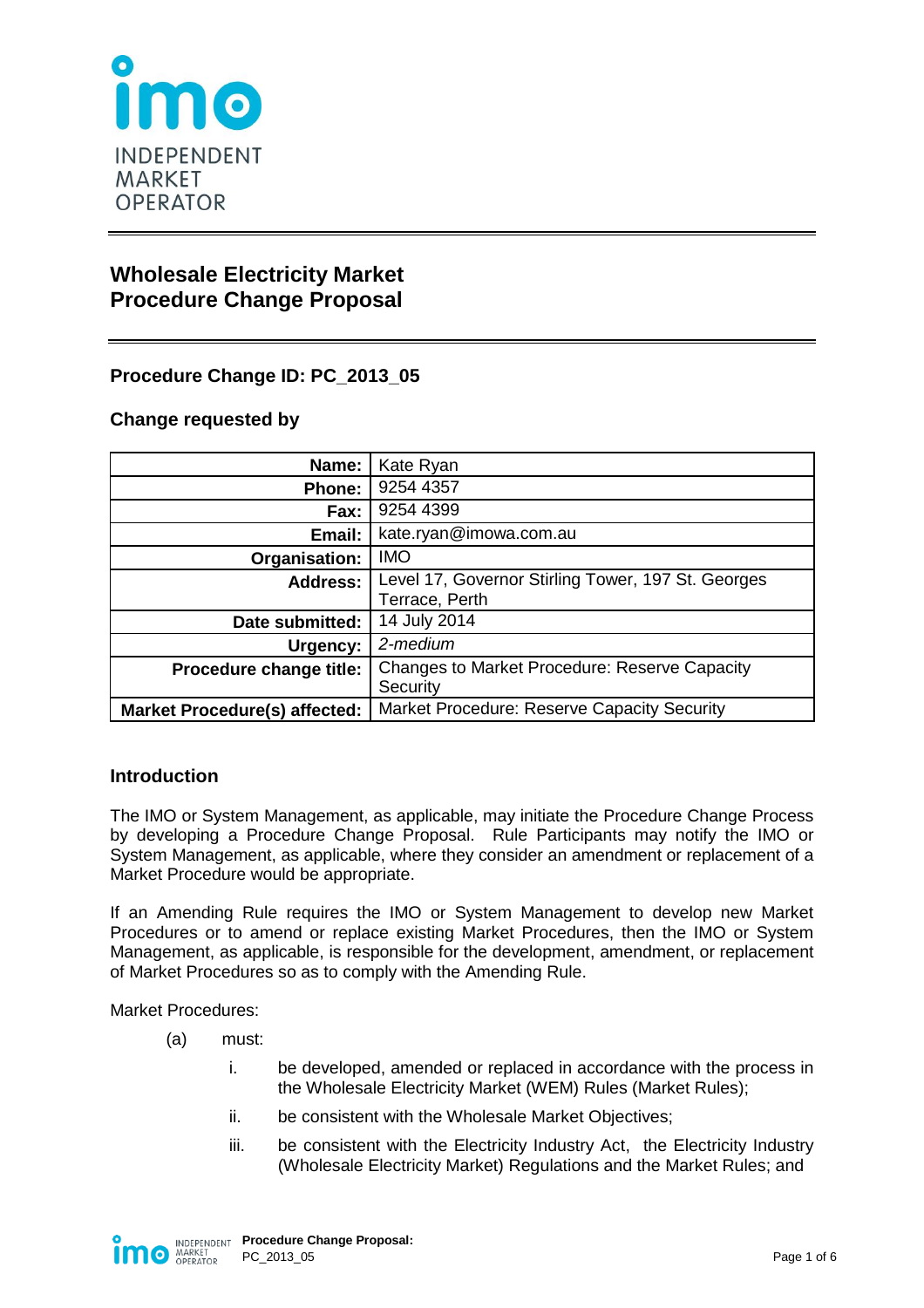(b) may be amended or replaced in accordance with clause 2.10 of the Market Rules and must be amended or replaced in accordance with clause 2.10 where a change is required to maintain consistency with Amending Rules.

The Wholesale Market Objectives are:

- (a) to promote the economically efficient, safe and reliable production and supply of electricity and electricity related services in the South West interconnected system;
- (b) to encourage competition among generators and retailers in the South West interconnected system, including by facilitating efficient entry of new competitors;
- (c) to avoid discrimination in that market against particular energy options and technologies, including sustainable energy options and technologies such as those that make use of renewable resources or that reduce overall greenhouse gas emissions;
- (d) to minimise the long-term cost of electricity supplied to customers from the South West interconnected system; and
- (e) to encourage the taking of measures to manage the amount of electricity used and when it is used.

#### **Details of Procedure Change Requested**

**1. Provide a reason for the proposed new, amended or replacement Market Procedure:**

#### **Background**

The Market Procedure: Reserve Capacity Security (Market Procedure) provides further detail on issues related to the:

- (a) determination and notification of the requirement for Reserve Capacity Security;
- (b) arrangements for Market Participant's to provide Reserve Capacity Security;
- (c) assessing Reserve Capacity Security arrangements;
- (d) maintenance and replacement of Reserve Capacity Security;
- (e) conditions that must be fulfilled for the return of Reserve Capacity Security; and
- (f) application of monies drawn upon from Reserve Capacity Security.

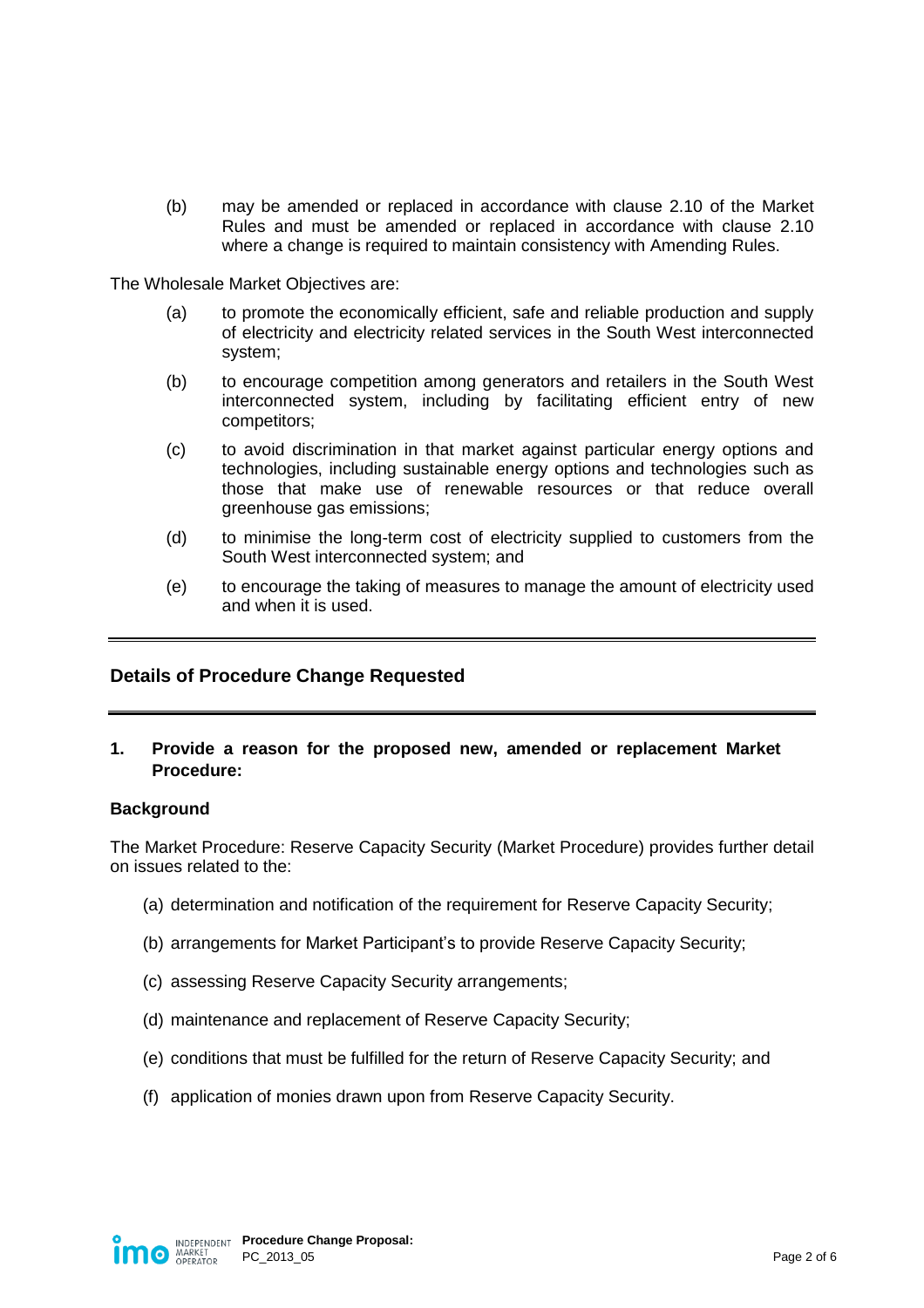The IMO developed the Rule Change Proposal: Prudential Requirements (RC\_2012\_23<sup>1</sup>) where certain amendments are proposed to clauses 4.13.1, 4.13.2C, 4.13.3, 4.13.4 and 4.13.5 of the Market Rules that outline the obligations for Market Participants and the IMO with respect to the provision, maintenance and replacement of Reserve Capacity Security. The IMO has developed this Procedure Change Proposal to propose amendments to the Market Procedure to ensure consistency with the Amending Rules in RC\_2012\_23 that commenced on 1 May 2014.

It should be noted that the IMO has applied the latest IMO template and styles to the Market Procedure. As a result, a marked-up version of the Market Procedure has not been provided.

#### **Consultation**

The IMO presented the proposed amended Market Procedure to the IMO Procedure Change and Development Working Group (IMOPWG) at the 1 May 2014 meeting. The following comments were raised:

- Mr John Rhodes noted that the head of power clauses that provide for the IMO's obligations to maintain and publish the list of entities meeting the Acceptable Credit Criteria were similar in both the Prudential Requirements section and the Reserve Capacity Security section of the Market Rules. He therefore considered it appropriate to include these obligations in both Market Procedures to the extent possible. The IMO committed to reviewing the head of power clauses and amending the Market Procedure and the Procedure Change Proposal accordingly.
- Mr Rhodes also noted that it would be preferable to add a cross-reference to the determination of Commercial Operation in steps 8.1.1(b) and 8.2.1(b) of the Market Procedure and requested clarifying that this determination is made in accordance with the Market Rules.
- Mr John Nguyen queried certain operational matters in relation to the requirement for Reserve Capacity Security.

At this meeting, the IMO also circulated the process flowcharts accompanying the relevant sections of the Market Procedure and invited feedback from IMOPWG members. The IMO has also included these flowcharts in the proposed amended Market Procedure.

#### **Proposed Amendments**

 $\overline{a}$ 

The key areas of the Market Procedure that the IMO proposes to amend are discussed below.

#### **1. Reserve Capacity Security Arrangements**

In RC\_2012\_23, the IMO proposed amendments to clauses 4.13.1, 4.13.2C, 4.13.3, 4.13.4 and 4.13.5 of the Market Rules to:

(a) provide greater clarity to Market Participants with respect to their obligations to provide and maintain the required amount of Reserve Capacity Security; and

<sup>&</sup>lt;sup>1</sup> Available on the Market Web Site[: http://www.imowa.com.au/RC\\_2012\\_23.](http://www.imowa.com.au/RC_2012_23)

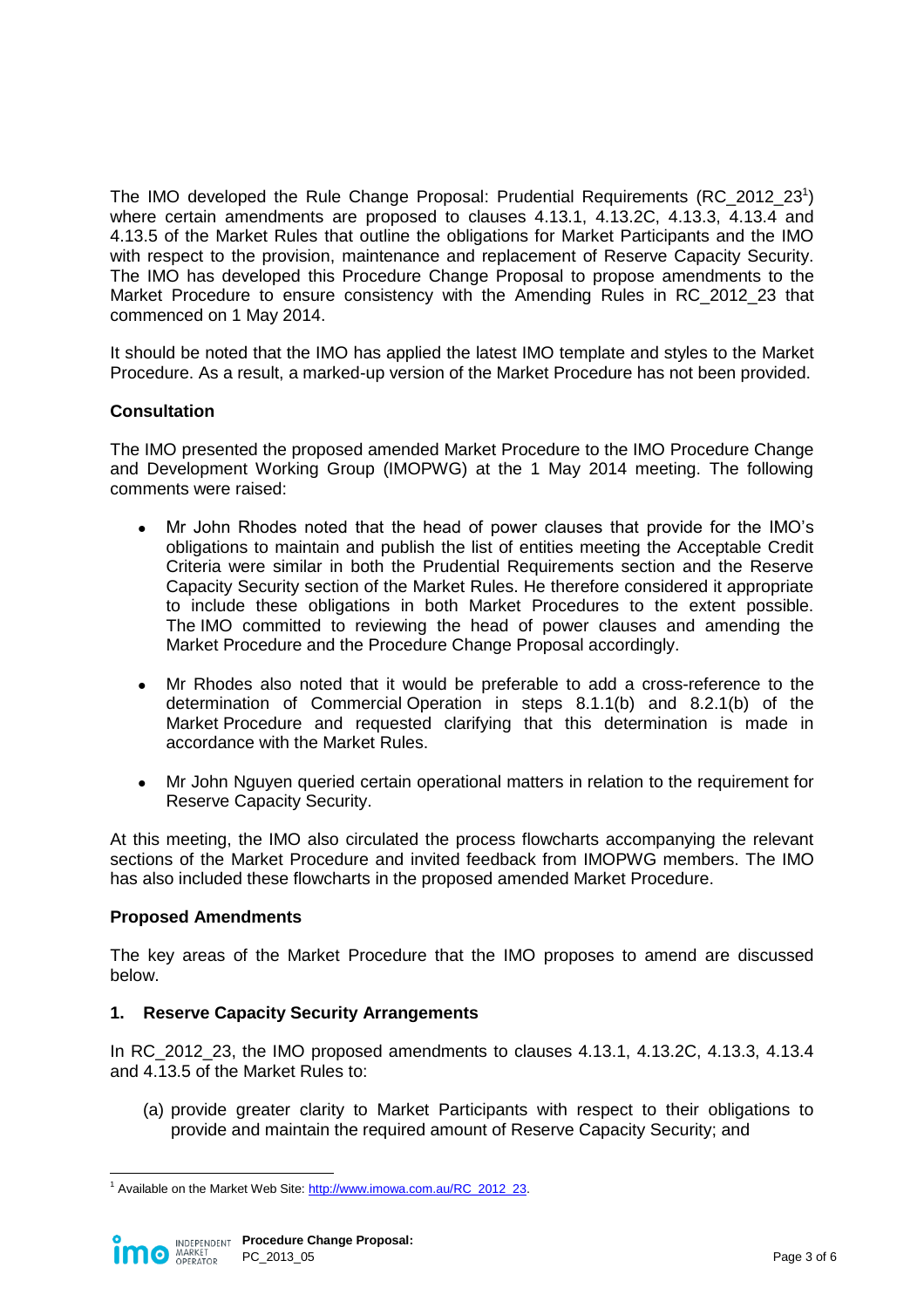(b) retain the principles in the Market Rules and move the prescriptive detail in relation to timelines for providing Reserve Capacity Security and circumstances which may necessitate replacement Reserve Capacity Security, into the Market Procedure.

As a result, the IMO proposes to amend sections 5, 6 and 7 of the Market Procedure to provide further detail in relation to the processes to be followed by Market Participants and the IMO to ensure that adequate Reserve Capacity Security is provided and maintained.

It should be noted that the procedure steps related to Reserve Capacity Security arrangements are similar to those related to Credit Support arrangements. The IMO proposed amendments to the steps related to Credit Support arrangements in the Market Procedure: Prudential Requirements in the Procedure Change Proposal: Changes to the Market Procedure for Prudential Requirements (PC\_2013\_04<sup>2</sup>). To the extent the steps are similar between this Market Procedure and the Market Procedure: Prudential Requirements, the IMO has used consistent language throughout both Market Procedures.

## **2. Acceptable Credit Criteria**

The IMO reviewed the obligations related to Acceptable Credit Criteria in PC\_2013\_04, resulting in amendments to step 4.1 of the Market Procedure: Prudential Requirements.

As obligations related to Acceptable Credit Criteria are the same for Reserve Capacity Security arrangements, the IMO proposes to amend section 5.5 of this Market Procedure to require Market Participants to follow the obligations outlined in step 4.1 of the Market Procedure: Prudential Requirements.

Further, the IMO proposes to reduce the detail provided in relation to its obligations to publish and maintain the list of entities meeting the Acceptable Credit Criteria (as outlined in clauses 2.38.7, 2.38.8 and 2.38.9 of the Market Rules) in the Market Procedure: Reserve Capacity Security. The IMO considers that these obligations are more appropriately addressed in step 4.2 of the Market Procedure: Prudential Requirements. The IMO considers that reiterating those obligations in this Market Procedure is unnecessary, and as the process is reviewed and amended, inconsistencies may develop between the two Market Procedures. The IMO has therefore retained a high-level description of the obligation in this Market Procedure and linked steps 5.5.4 and 5.5.5 to step 4.2 of the Market Procedure: Prudential Requirements.

#### **3. Other Amendments**

 $\overline{a}$ 

The IMO has also taken the opportunity to update this Market Procedure to:

- (a) improve its readability and usability;
- (b) include Market Rule references where relevant; and
- (c) reflect the latest IMO format and style.

<sup>&</sup>lt;sup>2</sup> Available at: [http://www.imowa.com.au/PC\\_2013\\_04.](http://www.imowa.com.au/PC_2013_04) The revised amended Market Procedure: Prudential Requirements commenced on 1 May 2014 together with the Amending Rules in the Rule Change Proposal: Prudential Requirements (RC\_2012\_23).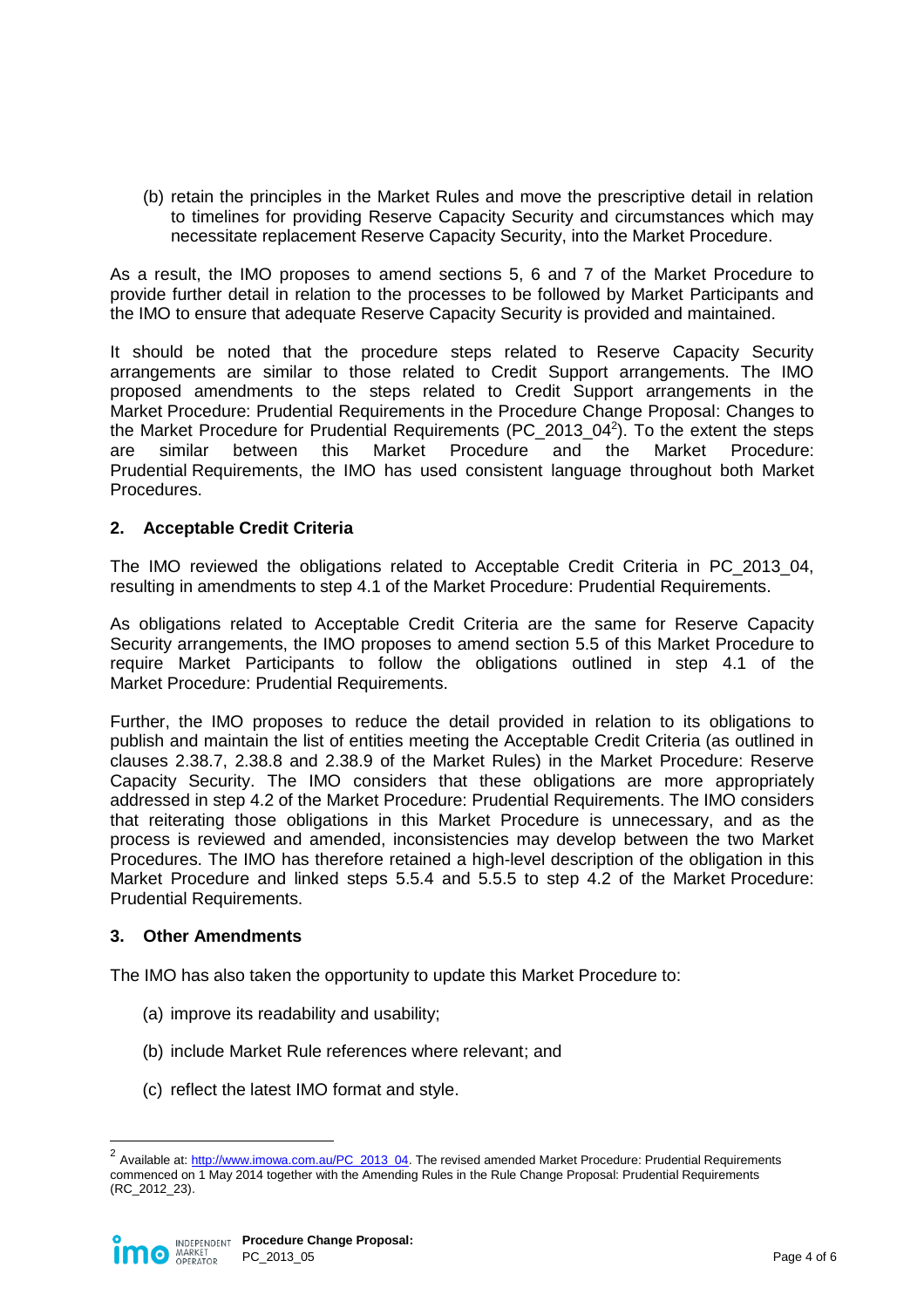#### **Call for Submissions**

The IMO is seeking submissions regarding this proposal. The submission period is 20 Business Days from the publication of this Procedure Change Proposal. Submissions must be delivered to the IMO **by 5:00 PM** on **Monday**, **11 August 2014**.

The IMO prefers to receive submissions by email to [market.development@imowa.com.au](file://imo.local/DFSRoot/Share/IMO/Market%20Administration/Procedures/Procedure%20Change%20Process/IMO%20Procedure%20Changes/WEM/2013/PC_2013_04%20Prudential%20Requirements/Procedure%20change%20proposal%20%20in%202013/market.development@imowa.com.au) using the submission form available on the following webpage: [http://www.imowa.com.au/procedure-changes.](http://www.imowa.com.au/procedure-changes)

Submissions may also be sent to the IMO by fax or post, addressed to:

**Independent Market Operator** Attn: Group Manager, Development and Capacity PO Box 7096 Cloisters Square, Perth WA 6850 Fax: (08) 9254 4399

#### **2. Provide the wording of the amended Procedure**

The proposed amended Market Procedure is provided as an attachment to this proposal.

#### **3. Describe how the proposed changes to the Market Procedure would be consistent with the Market Rules, the Electricity Industry Act and Regulations**

The proposed amended Market Procedure has been reviewed as a whole by the IMO to ensure compliance of the Market Procedure with the relevant provisions in the:

- Electricity Industry Act;
- Regulations; and
- Market Rules.

#### **4. Describe how the proposed changes to the Market Procedure would be consistent with the Wholesale Market Objectives**

The steps described in the proposed amended Market Procedure will facilitate the Reserve Capacity Security obligations to be met by Market Participants and the IMO, as described in clause 4.13 of the Market Rules. Specifically, the IMO considers that the proposed amendments to the Market Procedure:

- (a) support the operation of the Amending Rules in RC\_2012\_23, which better achieve:
	- i. Wholesale Market Objective (a) by improving the management of timelines and processes around Credit Support and Reserve Capacity Security arrangements,